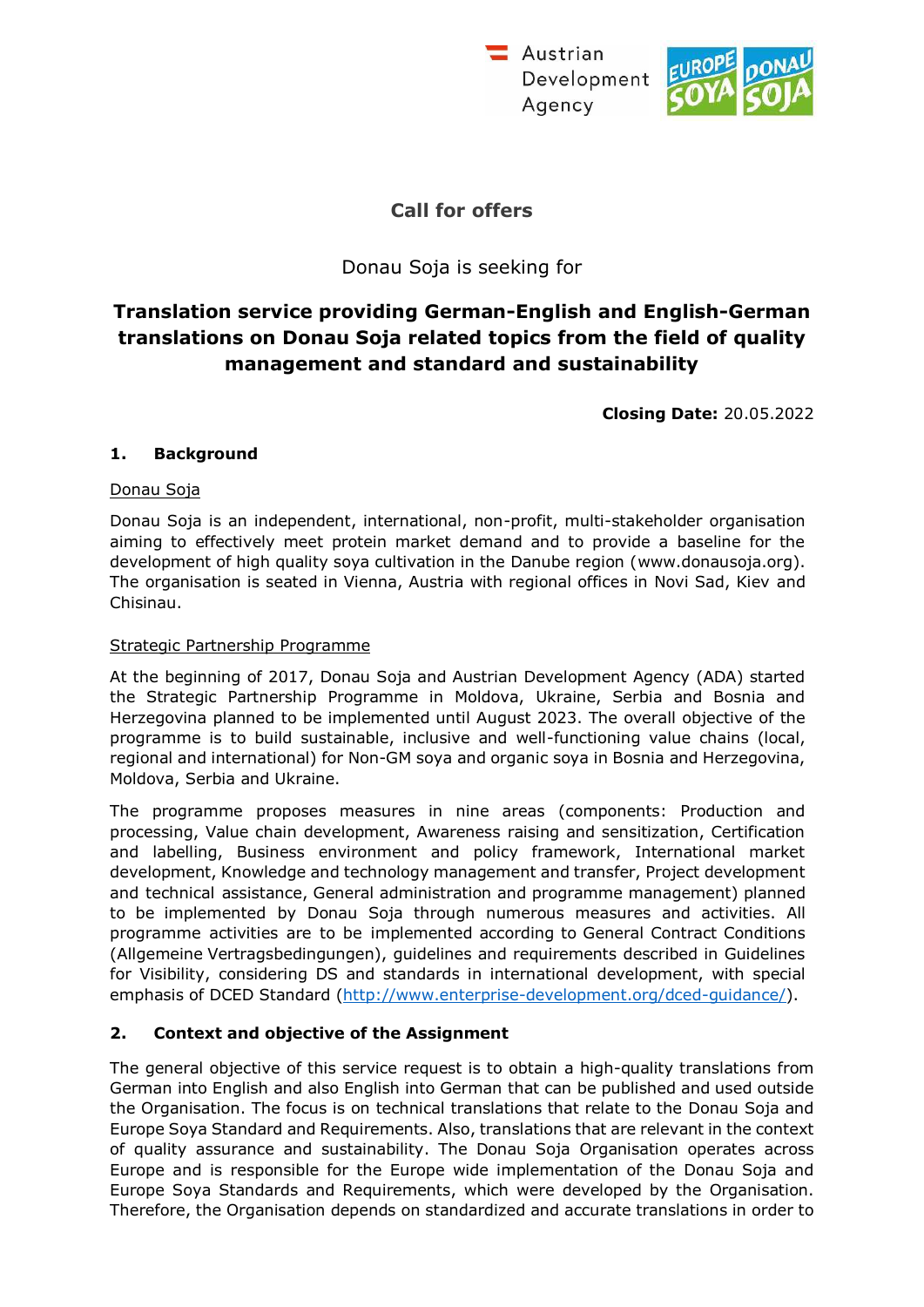be able to communicate professionally and efficiently within Europe. This contributes to the strengthening of the Organisation and its activities across Europe. Due to a deficit of expertise within the Organisation, translations have to be outsourced and cannot be performed inhouse. The translator should be familiar with the terminology used in the fields of sustainability, agriculture and plant protection.

## **3. The work of service provider**

The work of the service provider is technical translations from German to English and from English to German and also proofreading of texts in English language.

## **4. Expected Output**

The output of the service is professional and error-free translation from German into English and English into German of text related to the DS/ES Standard, -Requirements and -Control system from the Donau Soja Organisation.

## **5. Time schedule and organization**

The assignment should start after the awarding date.

The service will be used at irregular intervals until the end of August 2023, depending on organisational requirements, the availability of funds and satisfactory performance of the service.

## **6. Reporting**

The results in the form of translations from German into English or English into German or proofreading will be considered as evidence of the service provider's work. The translator will be led by the Head of Quality and Head of Standard and Sustainability. The results should be addressed to the person who placed the order for the translation. The translator will also report to this person.

## **7. The Requirements**

Qualifications of the provider must be:

- Experience with non-profit (agriculture-related) organisations.
- Knowledge of agriculture-related terminology in order to perform translations efficiently and quickly.
- Education in the fields of ecology and agriculture or more than 10 years of professional experience in these sectors, to translate the texts in their context to the content of Donau Soja.
- Good availability and prompt as well as reliable delivery of translation orders.
- Special/favorable conditions for a not-for-profit organisation.
- Relevant education (e.g., university studies) in the languages English and German.

## **8. Remuneration**

- The Service Provider will work under a framework agreement in the form of a written contract.
- Payment for the performed service will be made after receiving the complete translation in written form and knowledge of the amount of work.
- Payments will be done based on issued invoices and correspond to this tender offer submitted.
- Invoices have to be sent to the Vienna office to the responsible person who placed the